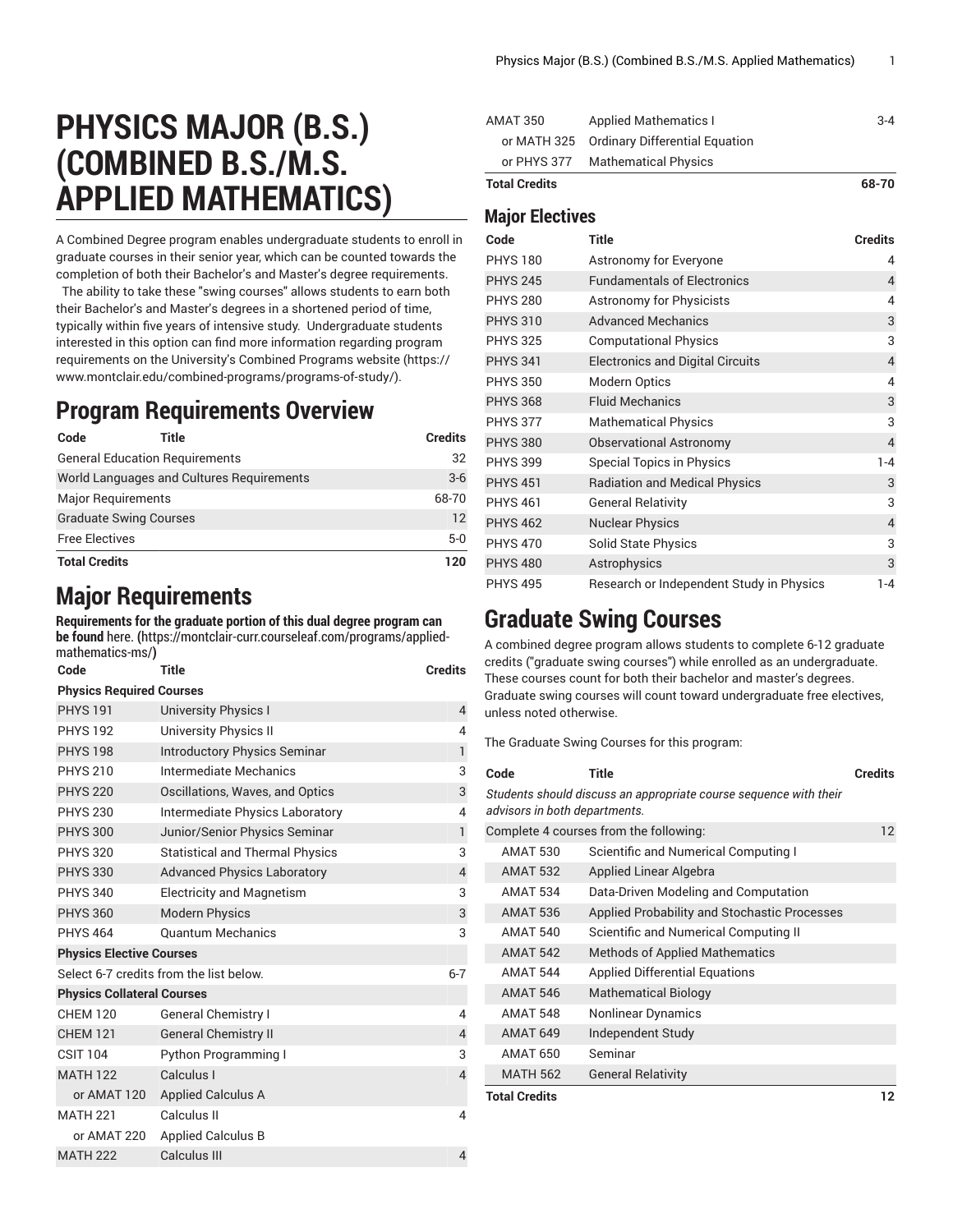## **General Education Requirements**

Click here for a list of courses that fulfill General Education [categories.](http://catalog.montclair.edu/undergraduate-graduate-degree-requirements/general-ed-ba-bs/) ([http://catalog.montclair.edu/undergraduate-graduate-degree](http://catalog.montclair.edu/undergraduate-graduate-degree-requirements/general-ed-ba-bs/)[requirements/general-ed-ba-bs/\)](http://catalog.montclair.edu/undergraduate-graduate-degree-requirements/general-ed-ba-bs/)

| Code                                | Title                                                             | <b>Credits</b> |
|-------------------------------------|-------------------------------------------------------------------|----------------|
| A. New Student Seminar              |                                                                   |                |
|                                     | Complete a 1 credit New Student Seminar course.                   | 1              |
| <b>C. Communication</b>             |                                                                   |                |
| 1. Writing                          |                                                                   | 3              |
| 2. Literature                       |                                                                   | 3              |
| 3. Communication                    |                                                                   | 3              |
| D. Fine and Performing Arts         |                                                                   |                |
|                                     | Complete a 3 credit Fine and Performing Arts course.              | 3              |
| <b>F. Humanities</b>                |                                                                   |                |
| 1. Great Works and Their Influences |                                                                   | 3              |
|                                     | 2. Philosophical and Religious Perspectives                       | 3              |
| <b>G. Computer Science</b>          |                                                                   |                |
| <b>CSIT 104</b>                     | Python Programming I (Fulfilled in the major.)                    |                |
| <b>H. Mathematics</b>               |                                                                   |                |
| Fulfilled in the major.             |                                                                   |                |
| <b>AMAT 120</b>                     | <b>Applied Calculus A</b>                                         |                |
| or MATH 122Calculus I               |                                                                   |                |
| I. Natural Science Laboratory       |                                                                   |                |
| <b>PHYS 191</b>                     | University Physics I (Fulfilled in the major.)                    |                |
| J. Physical Education               |                                                                   |                |
|                                     | Complete a 1 credit Physical Education course.                    | 1              |
| <b>K. Social Science</b>            |                                                                   |                |
| 1. American and European History    |                                                                   | 3              |
| 2. Global Cultural Perspectives     |                                                                   | 3              |
|                                     | Course selected must also satisfy the World Cultures requirement. |                |
| 3. Social Science Perspectives      |                                                                   | 3              |
| L. Interdisciplinary Studies        |                                                                   |                |
|                                     | Complete a 3 credit Interdisciplinary Studies course.             | 3              |
| <b>Total Credits</b>                |                                                                   | 32             |

### **World Languages and Cultures Requirements**

Click here for a list of courses that fulfill World [Languages](http://catalog.montclair.edu/undergraduate-graduate-degree-requirements/world-languages-cultures-requirement/) and Cultures [categories.](http://catalog.montclair.edu/undergraduate-graduate-degree-requirements/world-languages-cultures-requirement/) ([http://catalog.montclair.edu/undergraduate-graduate](http://catalog.montclair.edu/undergraduate-graduate-degree-requirements/world-languages-cultures-requirement/)[degree-requirements/world-languages-cultures-requirement/](http://catalog.montclair.edu/undergraduate-graduate-degree-requirements/world-languages-cultures-requirement/))

| Code                          | Title                                                                                                                       | <b>Credits</b> |
|-------------------------------|-----------------------------------------------------------------------------------------------------------------------------|----------------|
| <b>World Languages</b>        |                                                                                                                             |                |
| courses in the same language. | Based on language placement exam, complete one or two sequential 3-6                                                        |                |
| <b>World Cultures</b>         |                                                                                                                             |                |
|                               | Requirement may be fulfilled by course selected in General Education 0-3<br>- Social Science: Global Cultural Perspectives. |                |
| <b>Total Credits</b>          |                                                                                                                             | $3-9$          |

# **Recommended Roadmap to Degree(s)**

This recommended five-year plan is provided as an outline for students to follow in order to complete their degree requirements within five years. This plan is a recommendation and students should only use it in consultation with their academic advisor.

Fifth year courses are taken at the graduate level, after matriculation into the graduate portion of this combined degree program.

| Course<br><b>First Year</b><br>Fall                                  | <b>Title</b>                                                                                                     | <b>Credits</b> |
|----------------------------------------------------------------------|------------------------------------------------------------------------------------------------------------------|----------------|
| GENERAL EDUCATION: (A) New Student Seminar                           |                                                                                                                  | $\mathbf{1}$   |
| <b>GENERAL EDUCATION: (C1) Writing</b>                               |                                                                                                                  | 3              |
| AMAT 120<br>or MATH 122                                              | Applied<br>Calculus A<br><b>or</b><br>Calculus<br>T                                                              | 4              |
| <b>CSIT 104</b>                                                      | Python<br>Programmin<br>L                                                                                        | 3              |
| <b>PHYS 191</b>                                                      | University<br>Physics I                                                                                          | 4              |
| Spring                                                               | <b>Credits</b>                                                                                                   | 15             |
| GENERAL EDUCATION: (C2) Literature                                   |                                                                                                                  | 3              |
| GENERAL EDUCATION: (C3) Communication                                |                                                                                                                  | 3              |
| AMAT 220<br>or MATH 221                                              | Applied<br>Calculus B<br>or<br>Calculus<br>Ш                                                                     | $\overline{4}$ |
| <b>PHYS 192</b>                                                      | <b>University</b><br>Physics II                                                                                  | $\overline{4}$ |
| <b>PHYS 198</b>                                                      | Introductory<br>Physics<br>Seminar                                                                               | 1              |
| <b>Second Year</b><br>Fall                                           | <b>Credits</b>                                                                                                   | 15             |
| GENERAL EDUCATION: (K3) Social Science - Social Science Perspectives |                                                                                                                  | 3              |
| <b>CHEM 120</b>                                                      | General<br>Chemistry I                                                                                           | $\overline{4}$ |
| <b>MATH 222</b>                                                      | Calculus III                                                                                                     | 4              |
| <b>PHYS 210</b>                                                      | Intermediate<br>Mechanics                                                                                        | 3              |
| PHYS elective course                                                 |                                                                                                                  | $3 - 4$        |
| Spring                                                               | <b>Credits</b>                                                                                                   | $17 - 18$      |
| GENERAL EDUCATION: (L) Interdisciplinary Studies                     |                                                                                                                  | 3              |
| <b>AMAT 350</b><br>or MATH 325<br>or PHYS 377                        | Applied<br>Mathematic:<br>L<br>or<br>Ordinary<br><b>Different</b><br>Equation<br>or<br><b>Mathem:</b><br>Physics | $3 - 4$        |
| <b>CHEM 121</b>                                                      | General<br>Chemistry II                                                                                          | 4              |
| <b>PHYS 320</b>                                                      | Statistical<br>and<br>Thermal<br>Physics                                                                         | 3              |